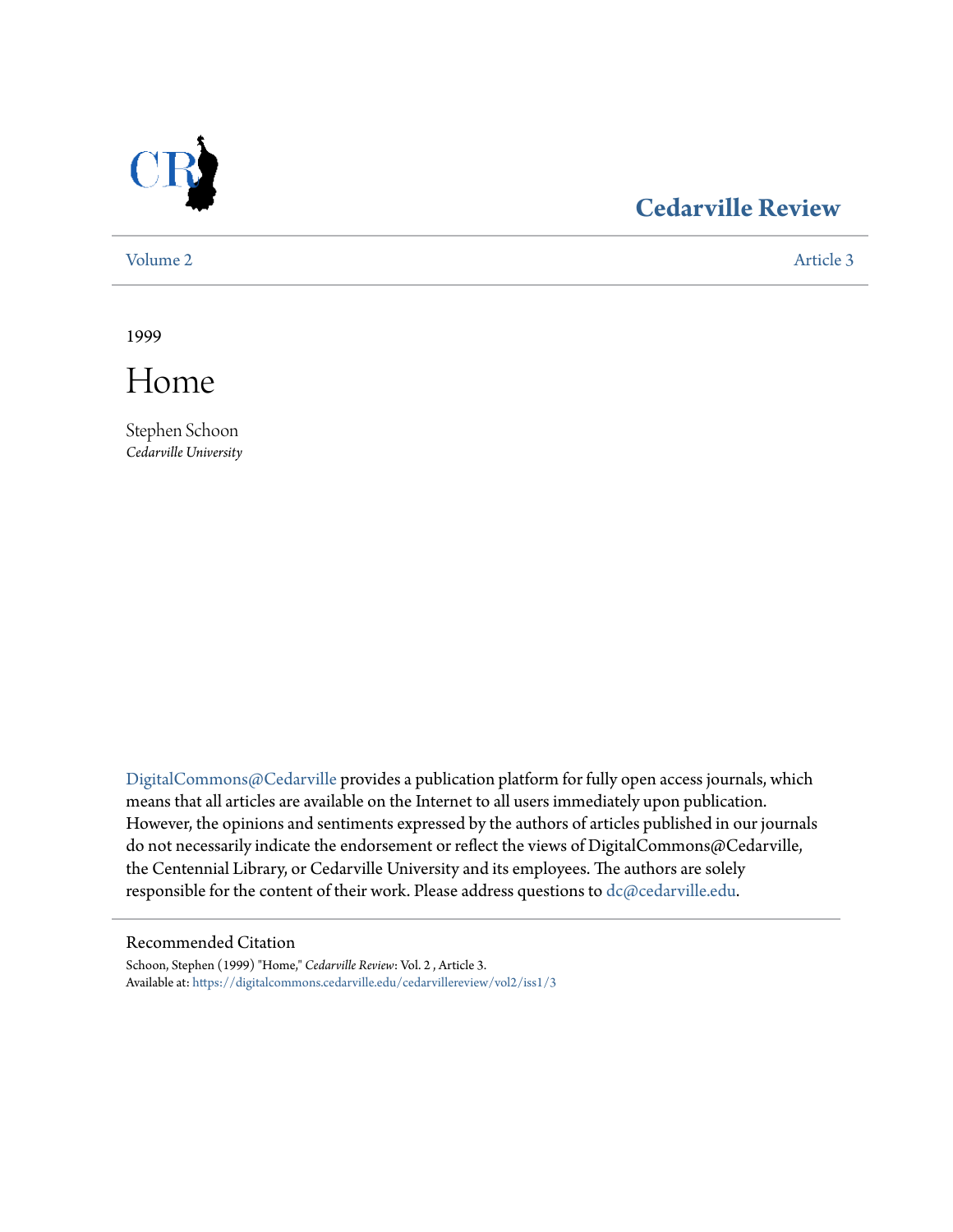# Home

Browse the contents of [this issue](https://digitalcommons.cedarville.edu/cedarvillereview/vol2/iss1) of *Cedarville Review*.

#### **Creative Commons License**  $\bigcirc$  000

This work is licensed under a [Creative Commons Attribution-Noncommercial-No Derivative Works 4.0](http://creativecommons.org/licenses/by-nc-nd/4.0/) [License.](http://creativecommons.org/licenses/by-nc-nd/4.0/)

Follow this and additional works at: [https://digitalcommons.cedarville.edu/cedarvillereview](https://digitalcommons.cedarville.edu/cedarvillereview?utm_source=digitalcommons.cedarville.edu%2Fcedarvillereview%2Fvol2%2Fiss1%2F3&utm_medium=PDF&utm_campaign=PDFCoverPages)



This fiction is available in Cedarville Review: [https://digitalcommons.cedarville.edu/cedarvillereview/vol2/iss1/3](https://digitalcommons.cedarville.edu/cedarvillereview/vol2/iss1/3?utm_source=digitalcommons.cedarville.edu%2Fcedarvillereview%2Fvol2%2Fiss1%2F3&utm_medium=PDF&utm_campaign=PDFCoverPages)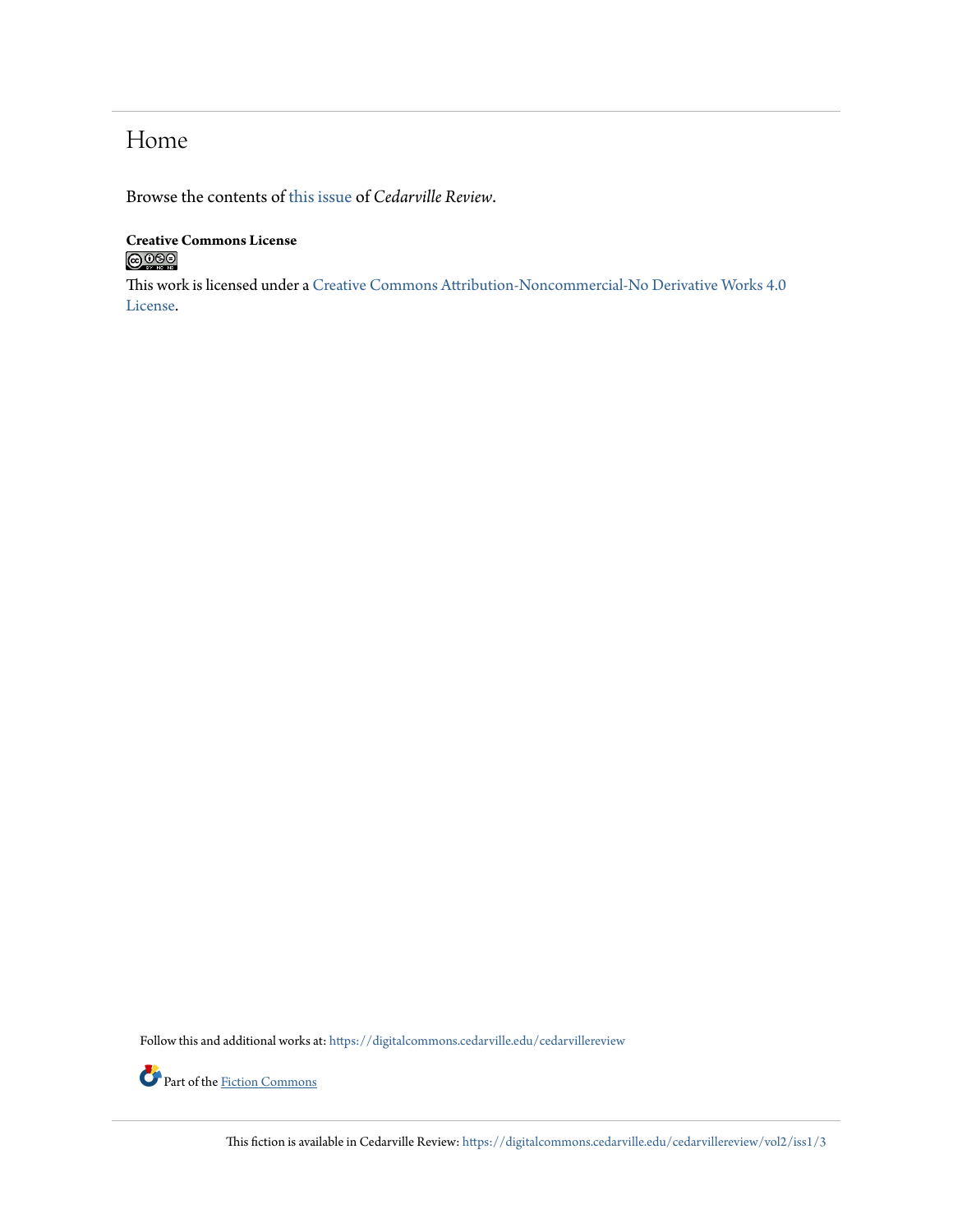### *Stephen Schoon*

#### **Home**

The father of two children climbs the next set of stairs in the apartment complex. Sweat has already soaked his undershirt and he fears it will soon show through his white dress shirt. He cannot have this happen. People will not want to listen to him if he smells like a factory worker. He is an insurance salesman going from door to door and he must be presentable, but the poor ventilation in these apartments and the sauna-like stairwells are not very conducive for keeping professional appearances.

He keeps his own schedule and makes his money from commission. He likes it this way. He can provide for his family and let his wife stay at home to raise the children. So many women are leaving the home and entering the workforce these days that it scares him. He wants his children to grow up under ideal conditions, and he can make this happen by the job he has now. He is a good salesman and his profits indicate this. The only reason he is in an apartment complex is the amount of potential business so close together.

He knocks on a door, but no one answers. The hallway he is standing in has a stairwell in the middle: one set of stairs leading up, another leading down. There are five doors spaced evenly on one side, and four on the side of the stairs. He tries knocking again, and again no reply. He is used to this and has developed a habit of thinking about things, namely his family and hobbies, until someone answers the door, instead of standing and wondering if anyone is home. He thinks about how much fun it is playing catch with his son and how enjoyable it is to go to his daughter's piano recitals. Sometimes when he is tying flies for his flyfishing, his wife will sneak downstairs and surprise him. She knows his hobby well enough to know when it is safe to startle him and when it is not. Most of the time after she scares him he does not finish the fly, but finds other attractions to pursue. His wife does not mind too much. One might think she plans it that way.

He smiles at this thought and knocks on the second door. Again, no answer. One good thing about doing door to door in the suburbs, he thinks, is not only is it close to home, but there is almost always someone at home. Perhaps there are people at home here, but they would rather not answer the door. He can see how people would be like this. When he gets home, he hangs his hat on the rack which sits just inside the small entry way and aims himself toward the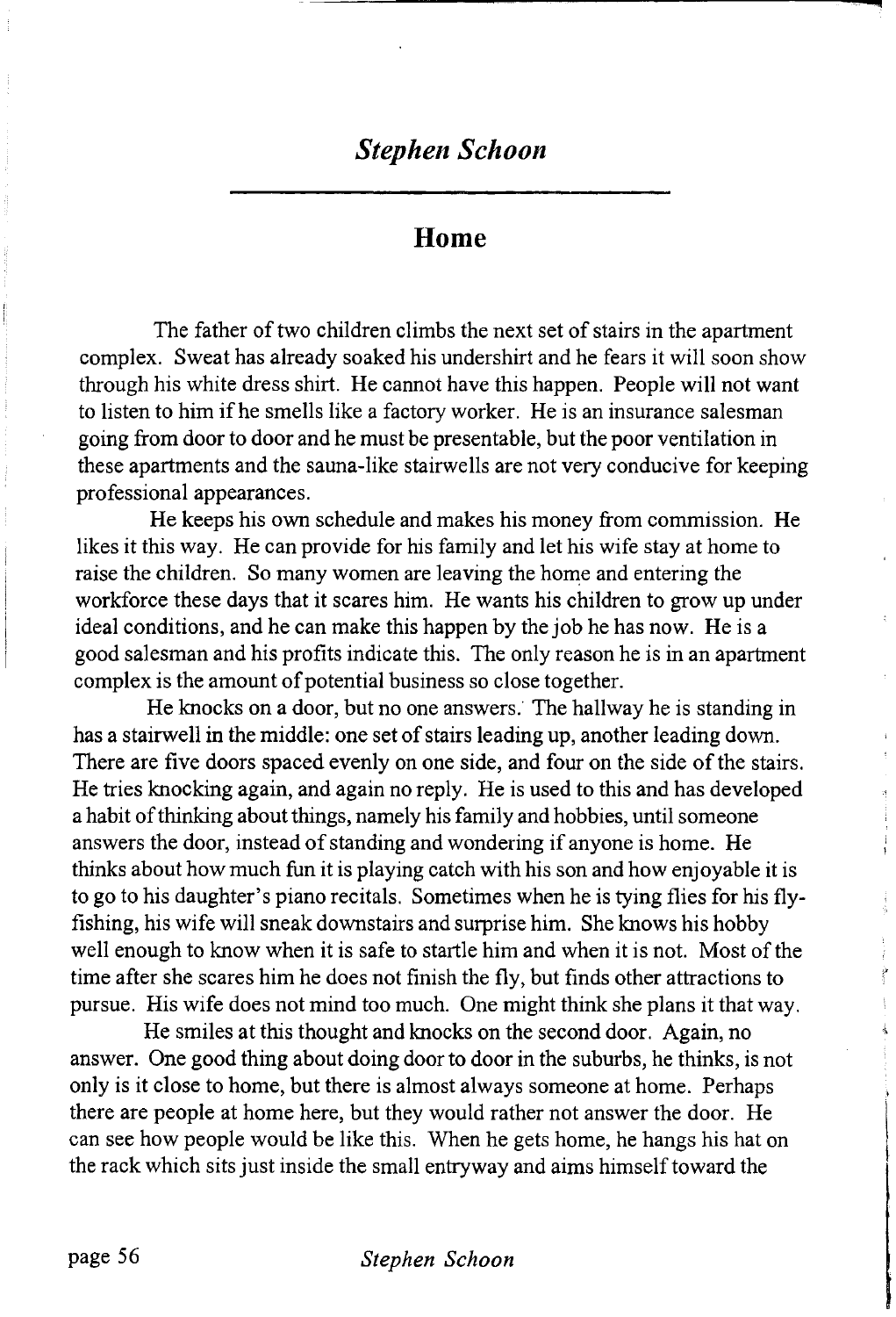kitchen, hoping his wife has dinner ready. After dinner he plays with his children and perhaps reads a few pages of the newspaper. He does not want any disturbances or interruptions. His home is his domain and he keeps it a relaxing and fun place.

No one answered the doors of the first two in the row of five, so he continues down the line. He decides that after these next three he will go home. It is nearing five o'clock and his stomach anticipating dinner. Walking to the third door he uses his left hand and vents himself by pulling his collar off his neck a little. He has to be careful though, he does not want to off-center his necktie. After a five second repose, he moves his briefcase from one hand to the other and is about to knock when he remembered something. He realizes that he must go back to the second door and either talk with the people there or ensure no one is home. One of his contracts has expired and he needs to pursue the case, but first he must reread it. He leans against the wall and opens his briefcase. When he gets done rereading the contract, he decides, he will go back and knock on the second door.

On the other side of the wall the salesman is leaning against, is a young man. The young man sits quietly at the dinner table, which doubles as a desk, in his small apartment. Slight sounds permeate his window from the street below, but he does not hear them. He does not notice the cloud-mottled sky nor its bright sun. His blinds are drawn and the sun beats fiercely on the table, warming his arms and body. Residual smells of last night's pizza and stale beer float around the room: their smells so subtle yet so poignant, one can almost feel the smell. But the man smells nothing.

He puts an envelope to his nose and it makes bristling noises as it rubs against his unkempt beard. He inhales. The smell of his fiancee's perfume alters his thoughts as the chemicals make their way from his nostrils to his brain. He imagines her in his arms: her long delicate fingers playing with his black hair. After a minute of self-indulging fantasies, he taps the letter on the table, knocking the contents to one end, and tears open the side with the stamp.

The flowing script of her writing weaves his thoughts into tangible feelings. He smiles as he reads it. It speaks of how she misses him, of course, and how his being away at graduate college is excruciating for her because she has to stay where she is for the sake of her employment. He frowns when he reads this. She speaks of how great everything will be once he has his Master's degree and once they are together. He finds himself falling into her fantastic world as she describes it in the letter. He likes this world she has created. After reading her closing comments and noticing how she always dots the "i" in her name with a heart, he opens the card that was sent with it.

A painting depicts the face of the card. It shows an old early nineteenth century picturesque house. It has four white pillars holding up a lean-to roof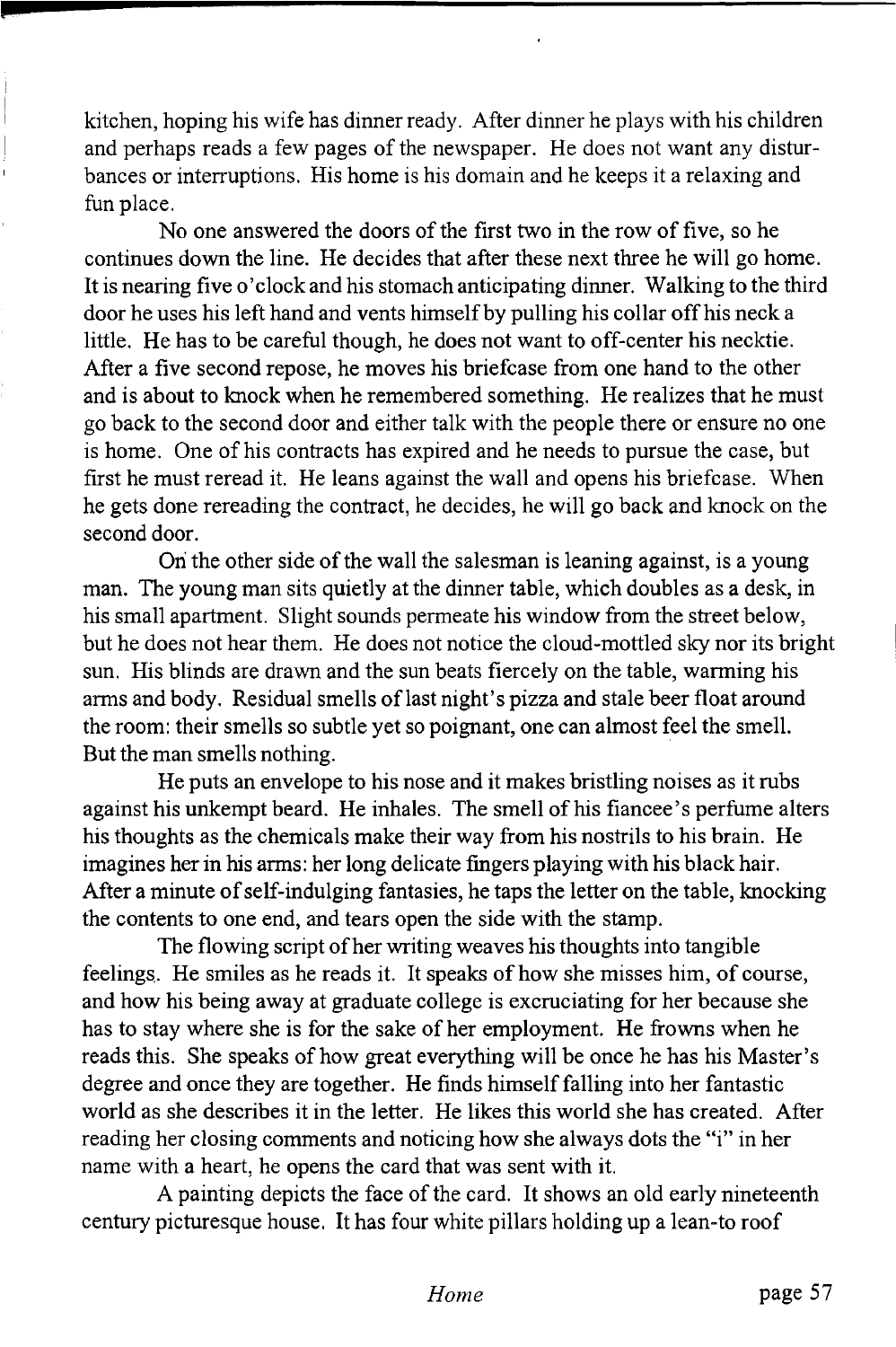which covers a large front porch. The pillars are not very tall, but they are big enough to make the house look respectable, yet not gaudy. A bench swing hangs in the porch patio; on it sit a couple in each other's arms, perhaps swinging. To the left of the couple is the front door. On it hangs a wreath heart, still green. There is a tree in the front yard and its shadow rests on the house, enshrouding the couple in their own make-believe world. Their bliss is barely perceptible on their faces, for the card is not very big, and one can only make out their smiles. The young man smiles at this as it reminds him of how much he loves her.

He opens the card up and on the left side is her script again. It reads: "I'm just not complete without you. I miss you so much and I can't wait to talk to you tomorrow!" His limbs fall numb, and his heart pounds slowly, but strongly; so strongly, in fact, that he can see his shirt vibrate as it beats time after time. He does miss her very much. He then looks to the other side of the card and in a kind of old-English cursive there is a cliche written down: it is a cliche because it is timeless. The saying is this: "Home is where the heart is."

Underneath this print is her script again, it reads: "Your heart is with me, my love. Please come home." The young man knows that he cannot go back; he has three months of school to finish. And she knows he cannot either, but the thought of her longing for him and his desire to see her seems to make their love stronger, so they continue their romantic games until they can finally be together: until he can finally be home.

A knock at the neighbor's door echoes in the hallway and jerks him out of his immersed thought, and he looks toward the window. A loss of thought envelops him. He walks toward the window hoping to remember what it was he had to do. Looking down seven stories toward the street he suddenly remembers what it was. He turns his gaze off of a child and her mother who are walking on the sidewalk below, grabs a roll of quarters, and begins to fill a duffel bag with clothes. If he would have bothered to watch a little longer he would have seen the mother smack the girl then drag her along behind her, crossing the street and rushing into the apartment building.

"But mama," begged the nine-year-old girl as they were walking up the stairs to their apartment, "I don't wanna go home. I wanna go back to Lori's house!"

A man in a white shirt and tie was standing in the hall. His briefcase was open on the floor and he was reading some papers. The woman ignored him, opened the fourth door, and took her daughter inside, leaving the door ajar. The third door then opened and the student came out with a roll of quarters in one hand and a duffel bag in the other.

"Sir," said the salesman, "May I please have a moment of your time?"

"Sorry, I've got no time. Maybe later, ok?" says the young man as he locks his door.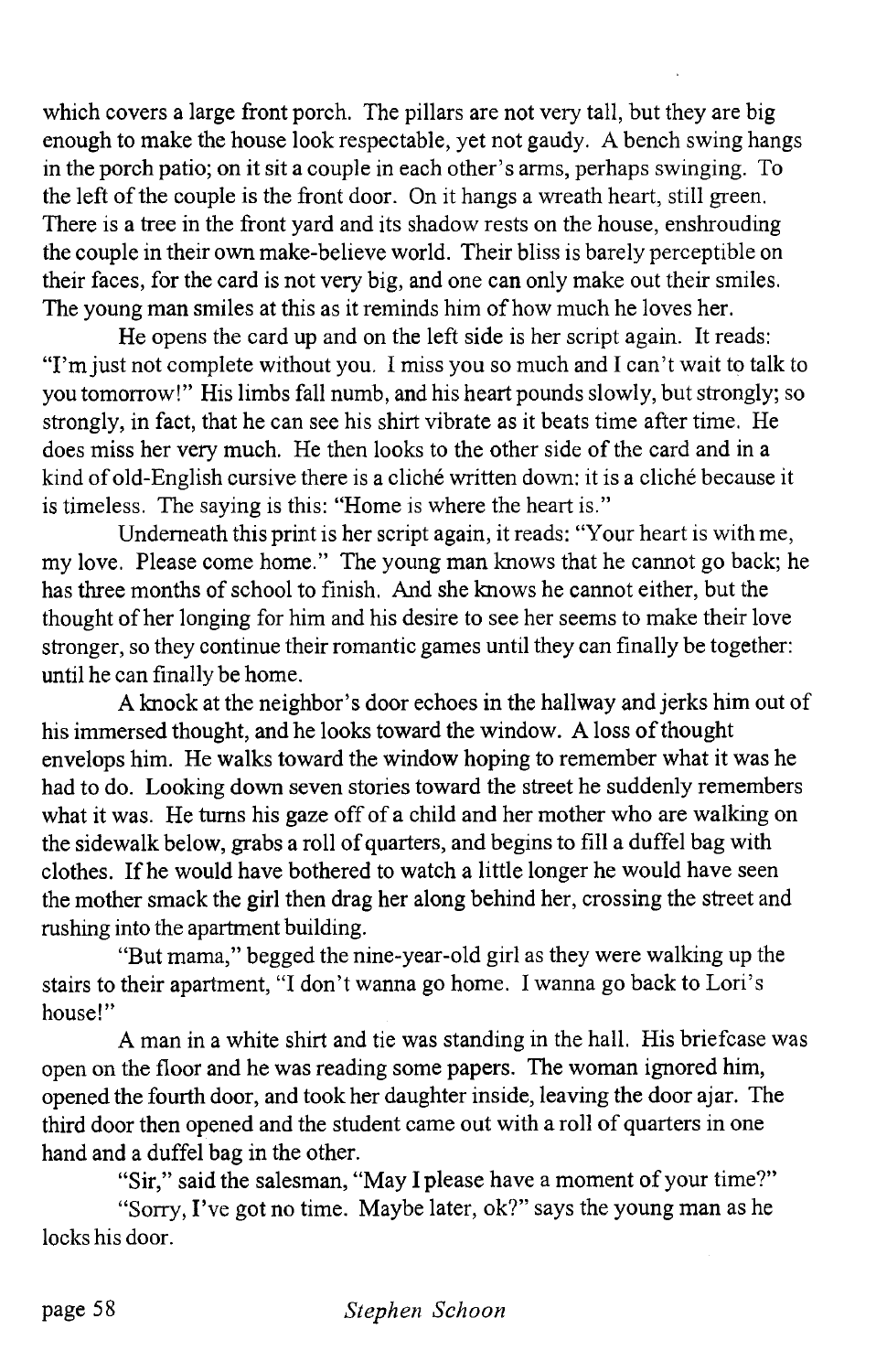"Yes, thank you. I will stop by tomorrow. Will you be home tomorrow?"

"No. I won't be home for another three months," said the young man as he walked downstairs.

"For the last time, be quiet!" the girl's mother yells as she slaps her child again.

The salesman standing in the hallway heard the violence, chose to end his day, and go home. He was tempted to close the door to the screaming woman's apartment as he left, but decided not to. Instead, he left her to her rushed explanations and threats. As he walked down the stairs, a backward glance showed the small girl cringing slightly as her mother scolded her.

If the girl's mother is late for her hair appointment and has to reschedule, her daughter will pay for it when she gets back home, she says. The idea that her husband had left her with the child and decided that France and French women are much better than anything this place has to offer chafes her beyond what she can express. So she is forced to find other ways to express her anger toward her ex-husband.

Sometimes the girl's friends at school ask her why she had a black eye, and then make fun of her and say she got beat up by a first-grader. She never tells anyone the truth and when her teachers ask, she lies. She tells them that she fell or that she hurt herself while playing. She tells them things they know are lies, which they have heard too many times before, and which they can do nothing about.

There are a million places she would rather be than at home, at least this is what she thinks to herself every day on the bus. The only place she hates worse than home is school. And she hates school more because she has to deal with home and school at school. She does not have to deal with school and home at home, though. Her mother cares little what her child does at school so long as she does not get into trouble and does not complicate the social life her mother has spent more time in developing than she has spent with her daughter.

Methodically, the girl indicates she does not want to go home, but would rather be somewhere else, and methodically, her mother slaps her. Her mother looks at the clock, stops her berating in mid-sentence, and locking the door behind her, runs back down stairs to catch a cab for her appointment.

It is not so bad being at home when mother is not there, the child thought. But she has to be very careful, nonetheless. If anything is misplaced, spilled, or broken, the children at school would be making fun of her the next day. She had gotten used to the beatings, but it still hurt her to be defamed by her own peers. She looks around at the neatly kept apartment. The white plush carpet still shows a tinge of her spilled Kool-Aide from a few months ago, and near that stain are a few other dotted stains, also made by her, but not because of her. The shades are opened and the lights are off, but it does not matter. Nothing matters. She cannot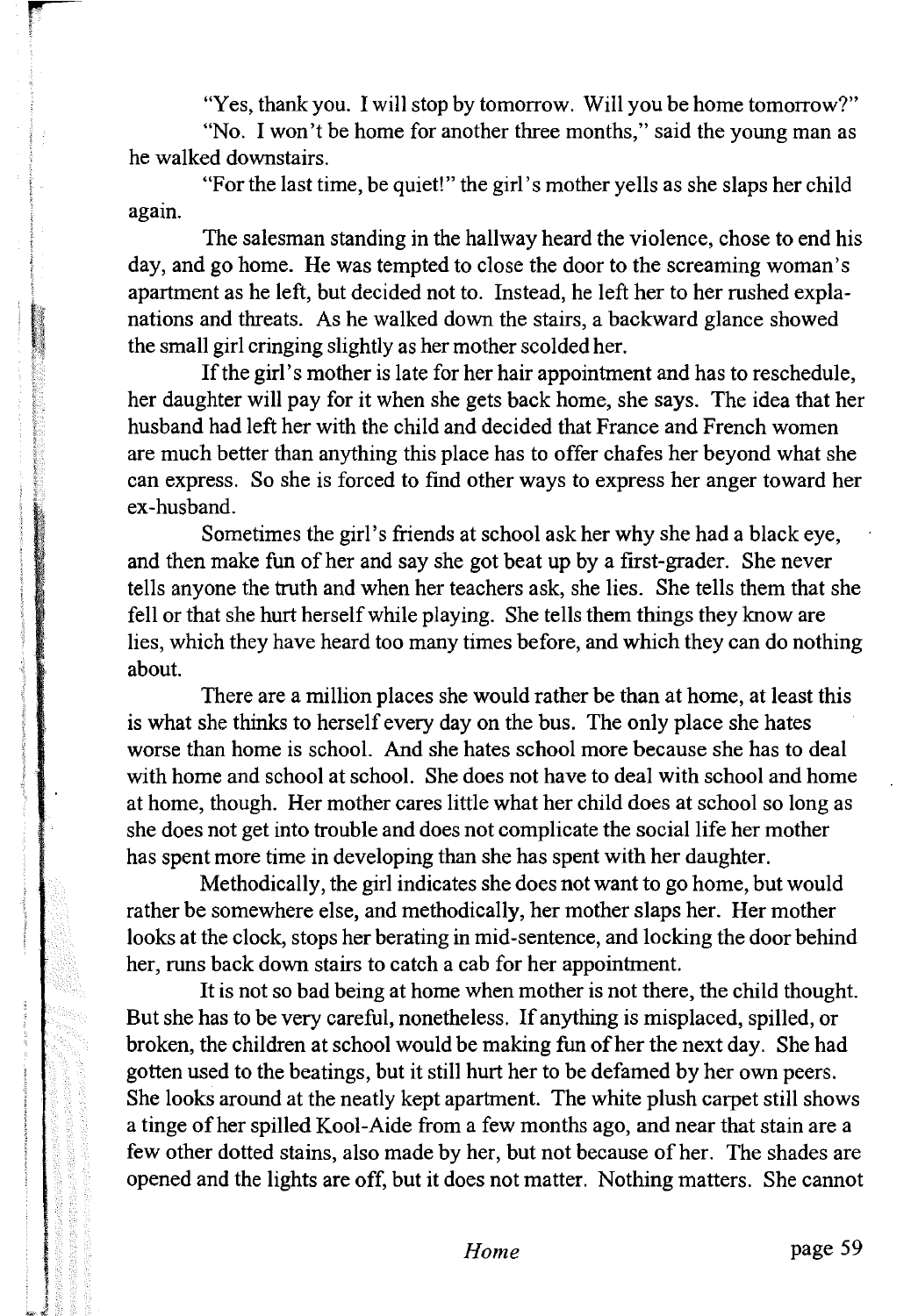chance making a mistake so she goes into her bedroom and plays with her dolls. She only has two dolls, and she takes very good care of them. She received them as a gift from her father four years ago and she cherishes them as if they were from a god.

She takes the dolls out of her dresser drawer and pretends they go to the zoo. They see tigers and lions. They even see big snakes. Then they go to Disney World and ride all the rides and see all the attractions. The girl is not sure what rides or attractions there are, but she is pretending, so it does not matter. She never plays house with her dolls. She does not want her dolls to be in a place that they hate as much as she does.

Her mother slowly climbs the stairs, for the sake of her newly-fashioned hair, to her apartment. As she reaches the top, she sees an old woman fumbling with her door key. If she had stopped to see the old woman open the door, she could have caught a glimpse of the past four decades represented by decorations hanging from every comer and square inch of wall, but instead she unlocks her door and strides inside, slamming the door behind her.

As poor as her hearing is, the old woman is startled by the slamming door. She turns around and looks in the direction of the noise. She sees no one, but does hear faint screaming and yelling with intermittent thuds. Shrugging her shoulders and commenting to herself how bad the world has gotten in the past thirty years, she walks through the already-opened doorway and inside. The door closes and underneath the knocker, taped to the wood, is a small sign. It looks flimsy, as if it were cut out of a magazine. Simple block letters on a textured background read, "God Bless You," and underneath this line, in a smaller font, is "John 3:16."

On the other side of the solid wooden door, the old woman is trying to find a comfortable position on her couch, and as she does so, the afghan hanging over the back of the couch slowly inches down and in between the cushions. The televison is already on and tuned to her favorite station. As she sits and watches, her old mind wanders from the show into the past. She stares at the walls, but does not notice the pictures of herself as a young woman, or the pictures of her late husband. She does not see the spider plant in the comer, reaching, with gravity's blessing, toward the ground, nor the myriad paintings of farm life which encompass her.

Knick-knacks and garage sale items clutter the room and cover every available surface: something tangible to fill her life. She knows her soul belongs to God and that He is in control of everything. He keeps her joyous and content, but she still has a deep longing for her husband. This is what she is thinking about. She remembers riding with him as he drove himself to the hospital with strange feelings in his chest and right side. By the time they reached the emergency room he could only move the fingers on his left hand and he walked with

### page 60 *Stephen Schoon*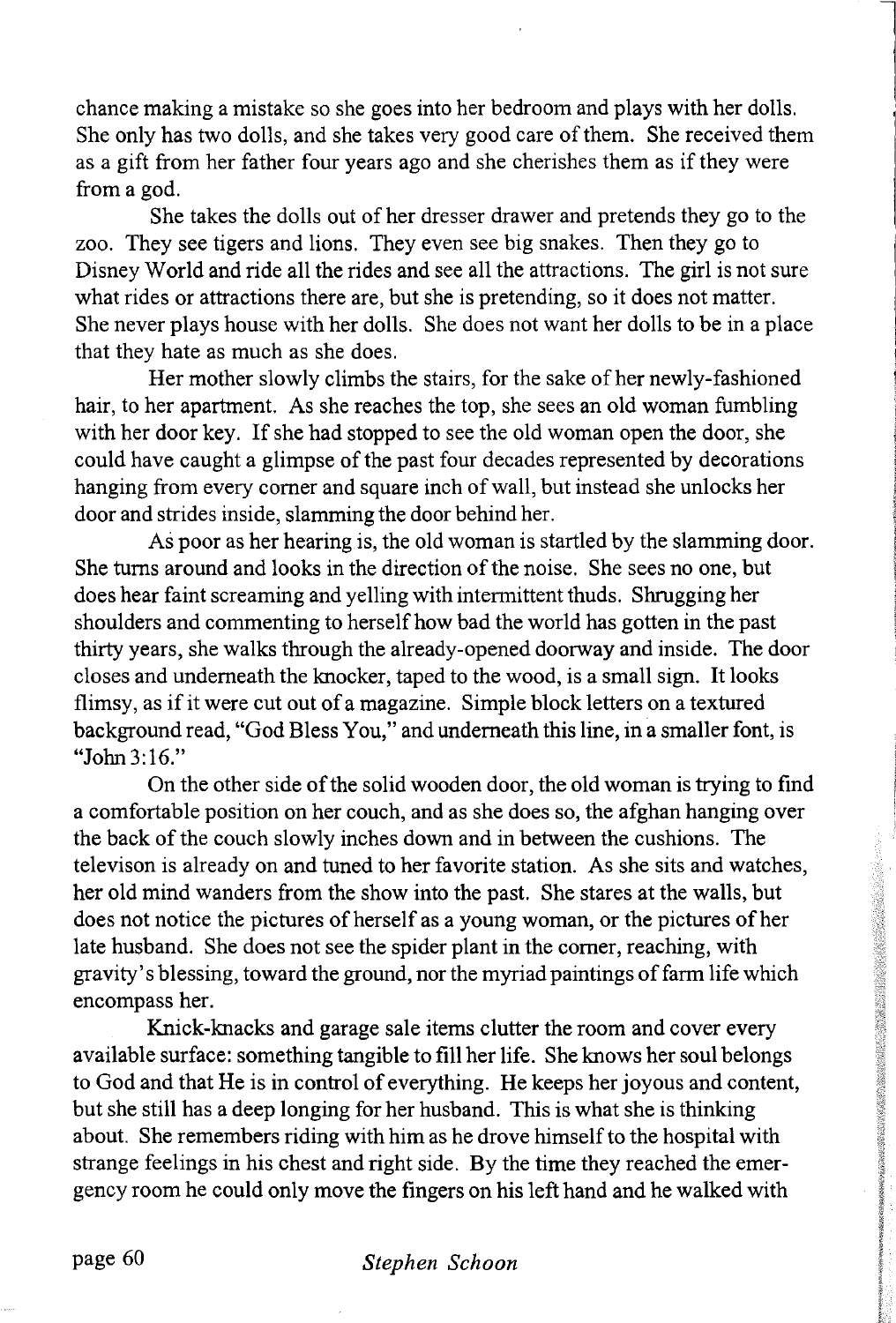an exaggerated limp. She wishes he could have had that stroke later because they have better medicine for that now. He might have lived. But he did not live and she was forced to continue life without her best friend.

For over ten years she has been doing that. The Bible studies, church organizations, and all her friends at church help her immensely and she is very grateful for them and their willingness to comfort an old lady. They come over and visit her and she makes them cookies and gives them milk. Though cookies and milk were a favorite when she was growing up, apparently they have lost their magic. Children enjoy them, but not as much as they used to. She liked things the way they were: especially her old home.

As a child, and until she was old enough to be a grandmother, she had lived on a farm. First as a daughter on her father's farm, then as a wife on her husband's. Farm life is not her life anymore, though, and the old farm is no longer her home. When her husband died from his stroke, from working too hard in weather too hot, she had to sell the farm and move to some place simple. A place where everything would be taken care of for her, because that is what her husband did. Moving in with children was not an option, for she had been unable to bear children. She does not have any siblings either and her parents passed away long ago. So she lives alone. She does have God to keep her and an occasional friend stops by, but as a general observation one would say she is a lonely old woman, waiting for death to set her free.

And that is exactly what she is waiting for. She has nothing holding her down, nothing keeping her anywhere, not even alive. She prays every day that God would do what He wants with her life. She will stay and live, if this is what He wants, but she still asks that if it is at all possible, that she would be 'sent home to be with the Lord.' Her favorite song is a hymn. The lyrics read: "This world is not my home, I'm just a passin' through, my treasures are laid up somewhere beyond the blue. The angels beckon me from Heaven's open door, and I can't feel at home in this world any more."

She begins to hum the tune, but is startled by a harsh knock at the door. Slowly rising she notices the afghan out of place and lays it over the back of the couch. The man on the other side of the door can hear the latch click open and the chain slide out of its cage. The door opens and the old lady greets him.

"The superintendent sent me to fix your shower head." says the man from maintenance as he looks at the grey-haired woman.

"Oh, how very nice. Won't you come in? The bathroom is right over there," she directs with an outstretched finger. "Would like some cookies and milk while you're here?"

"Hmmm?' Oh. No thank you, ma'am. I'm not supposed to eat unless I'm on break." He pauses for a moment to look around the room. "This is a very nice home you live in."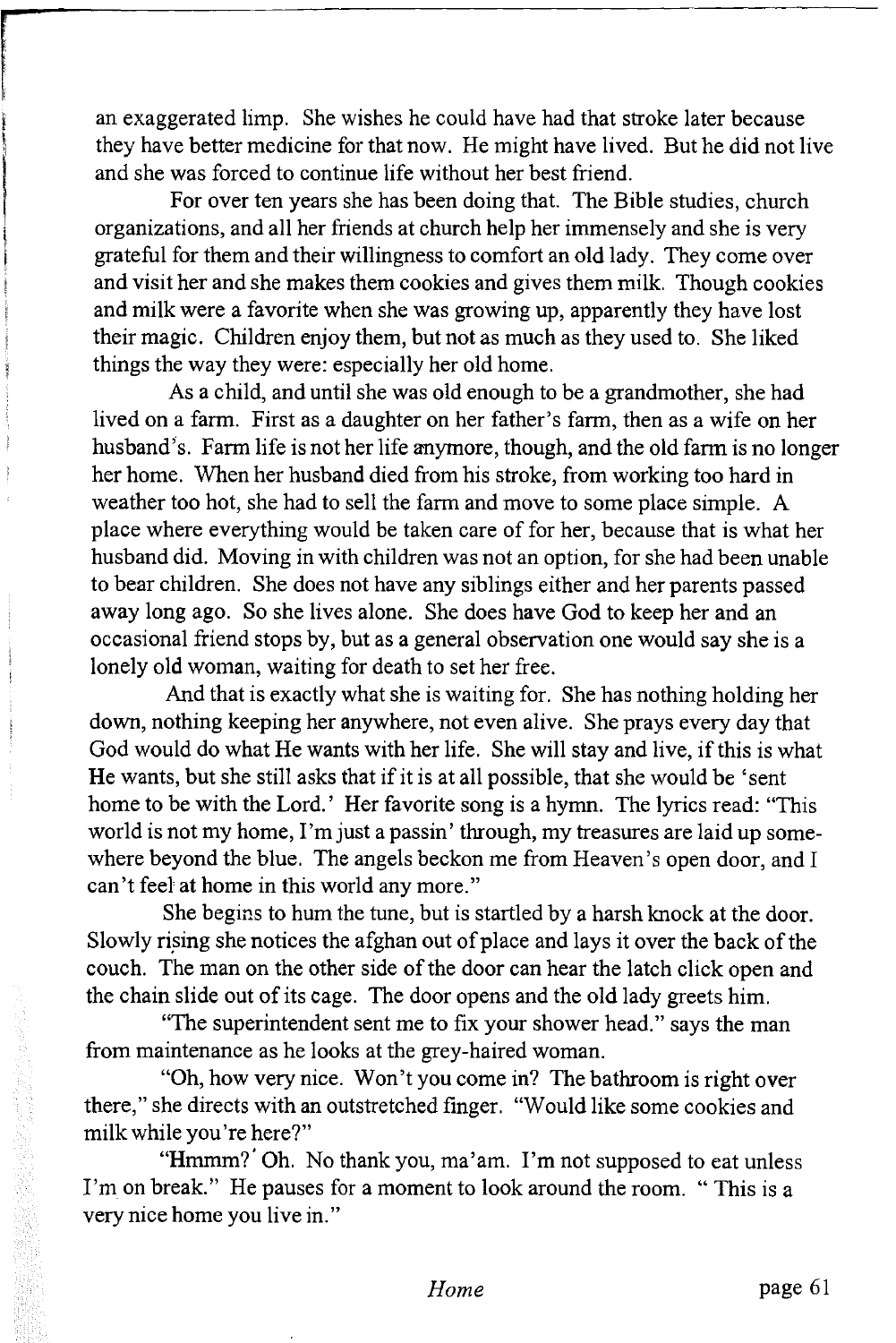"Oh, this isn't my home. It's just where I live. My real home is in heaven with Jesus." This thought warms her and she smiles. The smile is already carved into her face from years of laughing and the creases in her cheeks relax as her smile falls. Then, as if picking up the conversation right after he mentioned he was not allowed to eat while working, she says, "Really? No food on the job, eh? Boy, they sure are getting strict these days. I used to live on a farm and...."

The man subtly interrupts the woman as she gathers her thoughts, "I'll get to work on this for you so I can get out of your hair." He quickly left toward the bathroom before she could detain him any longer, and closed the door behind him, locking it.

There is nothing exceptional about this middle-aged man: average height, no distinguishing characteristics. He is the type of guy one works with in a large office for over two years, and no one notices him until he introduces himself formally. Strangely enough, he did work in a large office for just less than two years and no one took special notice of him. That was three years ago. He did not know what his title was, but he did know what he was paid to do: enter data. He guesses he could have been called a Data-Entry Person, but it does not matter. He became bored with that job and quit, just like he had the plethora of jobs before that one.

He's not a nomad, to speak of, but he is a wanderer. He might be labeled a bohemian, but he lacks the artistic and intellectual lifestyle. He does have a family, though his connections with them are disintegrating more and more as each Christmas passes. He enjoys his life of relative solitude and his sense of freedom. Now he is a handyman working in an apartment complex.

He has been at this job for eight months. The time between his dataentry job and this maintenance job was filled with travel from three states east to where he is now. He stopped in three cities and worked a weekend in each. Twice as a dishwasher and once as a clean-up man at a construction site. He worked until he had enough money to live for a week and for gas, then moved on. When he arrived in the city, he customarily bought a newspaper, opened it to the help wanted ads and chose his next job. He was working as a handyman in this apartment complex two days later.

Thoughts like these rebound in his head and he considers them briefly. The old woman said the shower head was leaking. That is not a very accurate or descriptive symptom, so he turns the water on. Half the water shot lazily from the small holes in the head, and the other half poured from the bottom of the seam between the plastic head and the metal nozzle. Smiling, the man turned off the water and twisted the shower head so it was snug against the nozzle, then turned the water back on. It worked. To ensure it did not easily loosen again, he unscrewed it, dried it, and put some silicone sealant on the threads then tightened